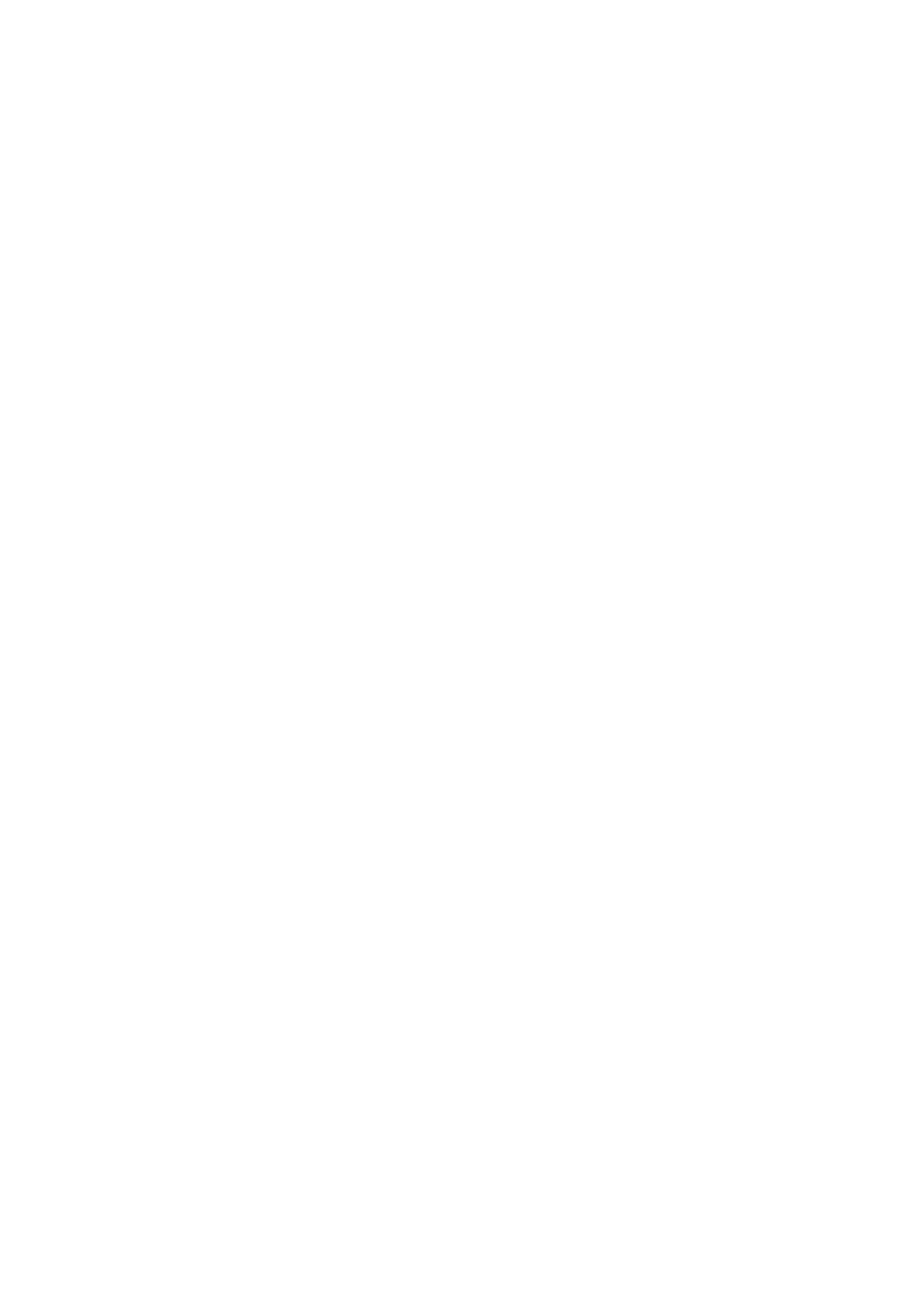### **In the case of Andronache and Others v. Romania,**

The European Court of Human Rights (Fourth Section), sitting as a Committee composed of:

Vincent A. De Gaetano, *President,* Georges Ravarani,

Marko Bošnjak, *judges,*

and Liv Tigerstedt, *Acting Deputy Section Registrar,*

Having deliberated in private on 30 August 2018,

Delivers the following judgment, which was adopted on that date:

### PROCEDURE

1. The case originated in applications against Romania lodged with the Court under Article 34 of the Convention for the Protection of Human Rights and Fundamental Freedoms ("the Convention") on the various dates indicated in the appended table.

2. The applications were communicated to the Romanian Government ("the Government").

## THE FACTS

3. The list of applicants and the relevant details of the applications are set out in the appended table.

4. The applicants complained of the inadequate conditions of their detention.

## THE LAW

#### I. JOINDER OF THE APPLICATIONS

5. Having regard to the similar subject matter of the applications, the Court finds it appropriate to examine them jointly in a single judgment.

## II. ALLEGED VIOLATION OF ARTICLE 3 OF THE CONVENTION

6. The applicants complained principally of the inadequate conditions of their detention. They relied on Article 3 of the Convention, which reads as follows: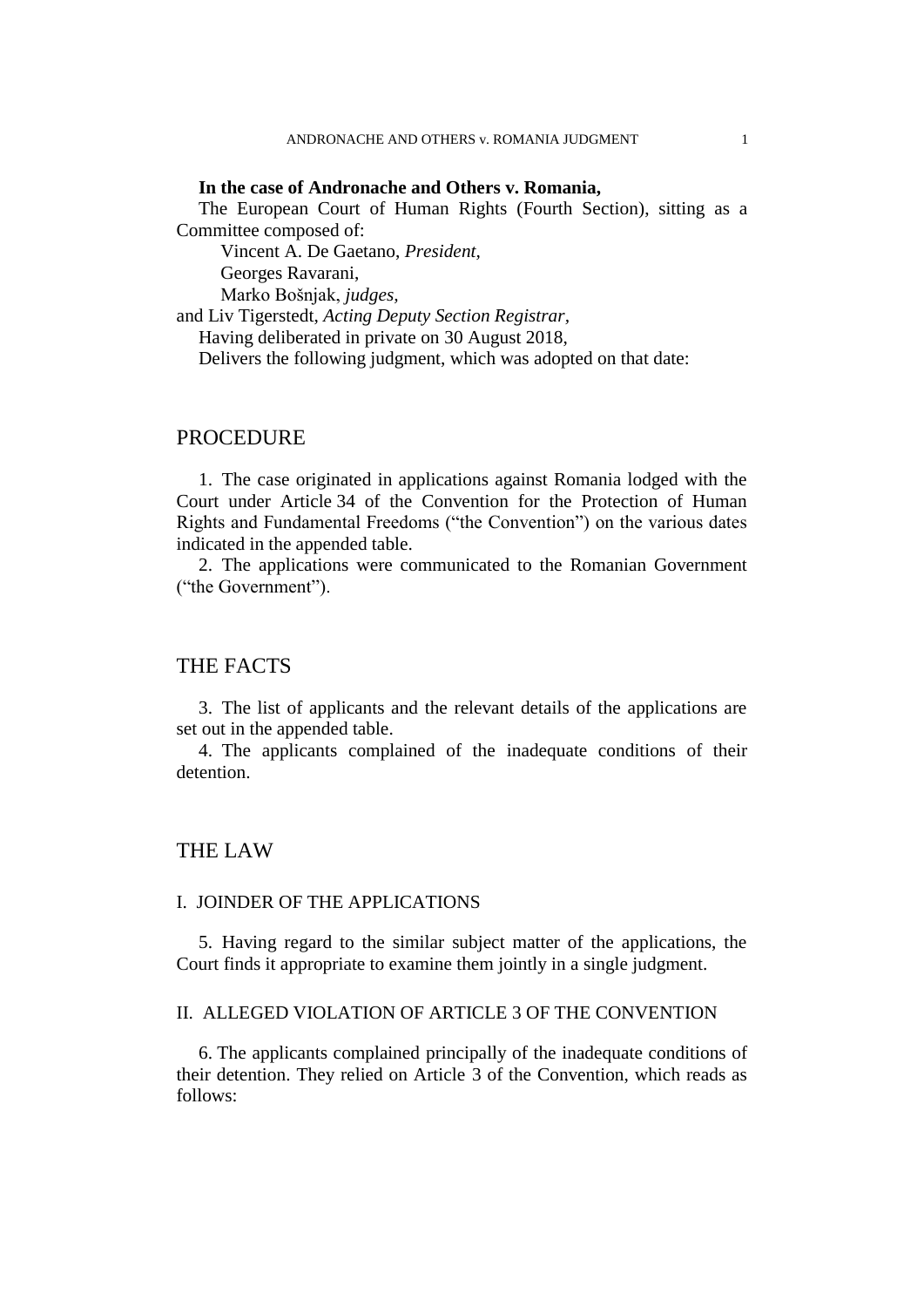#### **Article 3**

"No one shall be subjected to torture or to inhuman or degrading treatment or punishment."

7. In application no. 32363/16 the Government raised a preliminary objection of non-compliance with the admissibility criteria established by Article 35 § 2 (b) of the Convention, claiming that the applicant's complaint regarding his initial detention period refers to the same subject-matter as in his previous application no. 71196/13.

8. The Court notes that the applicant in application no. 32363/16 has previously lodged an application with the Court (no. 71196/13) in which he complained about the poor conditions of his detention in Galați Prison. This application was struck out of the list by the Court on 17 March 2016 as the Court found that, since the applicant had failed to reply to the Court's letters following communication of the application to the Government, he could be regarded as no longer wishing to pursue his application. Noting that the applicant's present application includes the period of detention, from 11 March 2013 to 17 March 2016, already examined in his previous application, the Court accepts the Government's objection and finds that this part of the application no. 32363/16 is essentially the same as a matter that has already been examined by the Court and must be rejected in accordance with Article 35 § 2 (b) of the Convention

9. In applications nos. 7915/16, 16210/16 and 19702/16 the Government raised a preliminary objection of non-compliance with the six-month time-limit, claiming that the applicants' complaints regarding their initial detention period were lodged out of time.

10. The Court observes that in application no. 7915/16 the applicant's complaint regarding his initial detention in Aiud Prison, which ceased on 30 January 2015 by his transfer to another prison facility in respect of which he did not raise any complaint, was lodged with the Court on 5 May 2016, that is, more than six months after the transfer.

11. The Court further observes that in application no. 16210/16 the applicant's complaint regarding his initial detention in Brașov County Police Arrest, Codlea, Jilava and Miercurea Ciuc Prisons, which ceased on 30 September 2014 by his transfer to another prison facility in respect of which he did not raise any complaint, was lodged with the Court on 18 April 2016, that is, more than six months after the transfer.

12. The Court further notes that in application no. 19702/16 the applicant's complaint regarding his initial detention in Codlea Prison, which ceased on 11 April 2008 by his release, was lodged with the Court on 23 May 2016, that is, more than six months after the release.

13. Therefore, the Court accepts the Government's objection and finds that these parts of the applications nos. 7915/16, 16210/16 and 19702/16 were lodged outside the six-month time-limit and must be rejected in accordance with Article 35 §§ 1 and 4 of the Convention.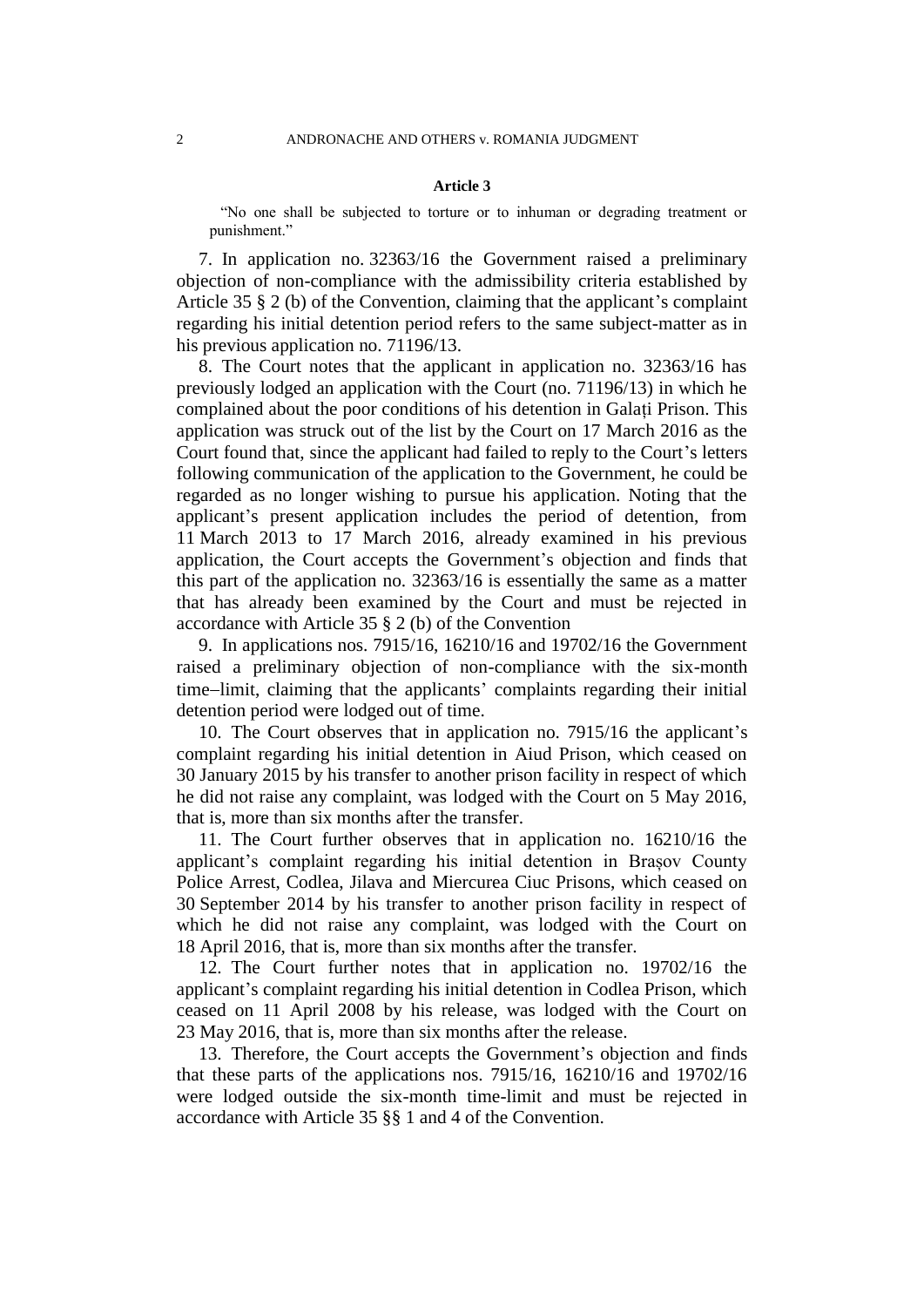14. The Court notes that the applicants were kept in detention in poor conditions. The details of the applicants' detention are indicated in the appended table. The Court refers to the principles established in its case-law regarding inadequate conditions of detention (see, for instance, *Muršić v. Croatia* [GC], no. 7334/13, §§ 96-101, ECHR 2016). It reiterates in particular that a serious lack of space in a prison cell weighs heavily as a factor to be taken into account for the purpose of establishing whether the detention conditions described are "degrading" from the point of view of Article 3 and may disclose a violation, both alone or taken together with other shortcomings (see *Muršić*, cited above, §§ 122 -141, and *Ananyev and Others v. Russia*, nos. 42525/07 and 60800/08, §§ 149-159, 10 January 2012).

15. In the leading case of *Rezmiveș and Others v. Romania,*  nos. 61467/12 and 3 others, 25 April 2017, the Court already found a violation in respect of issues similar to those in the present case.

16. Having examined all the material submitted to it, as well as the Government's objection concerning the continuous situation of the applicant's conditions of detention in some of the cases, the Court has not found any fact or argument capable of persuading it to reach a different conclusion on the admissibility and merits of these complaints. Having regard to its case-law on the subject, the Court considers that in the instant case the applicants' conditions of detention were inadequate.

17. These complaints are therefore admissible and disclose a breach of Article 3 of the Convention.

#### III. REMAINING COMPLAINTS

18. In application no. 4201/16, the applicant also raised another complaint under Article 3 of the Convention, concerning overcrowding in Bacău County Police Arrest.

19. The Court notes that it appears from the case-file that the applicant was never detained in this facility. It follows that this complaint is manifestly ill-founded and must be rejected in accordance with Article 35 §§ 3 (a) and 4 of the Convention.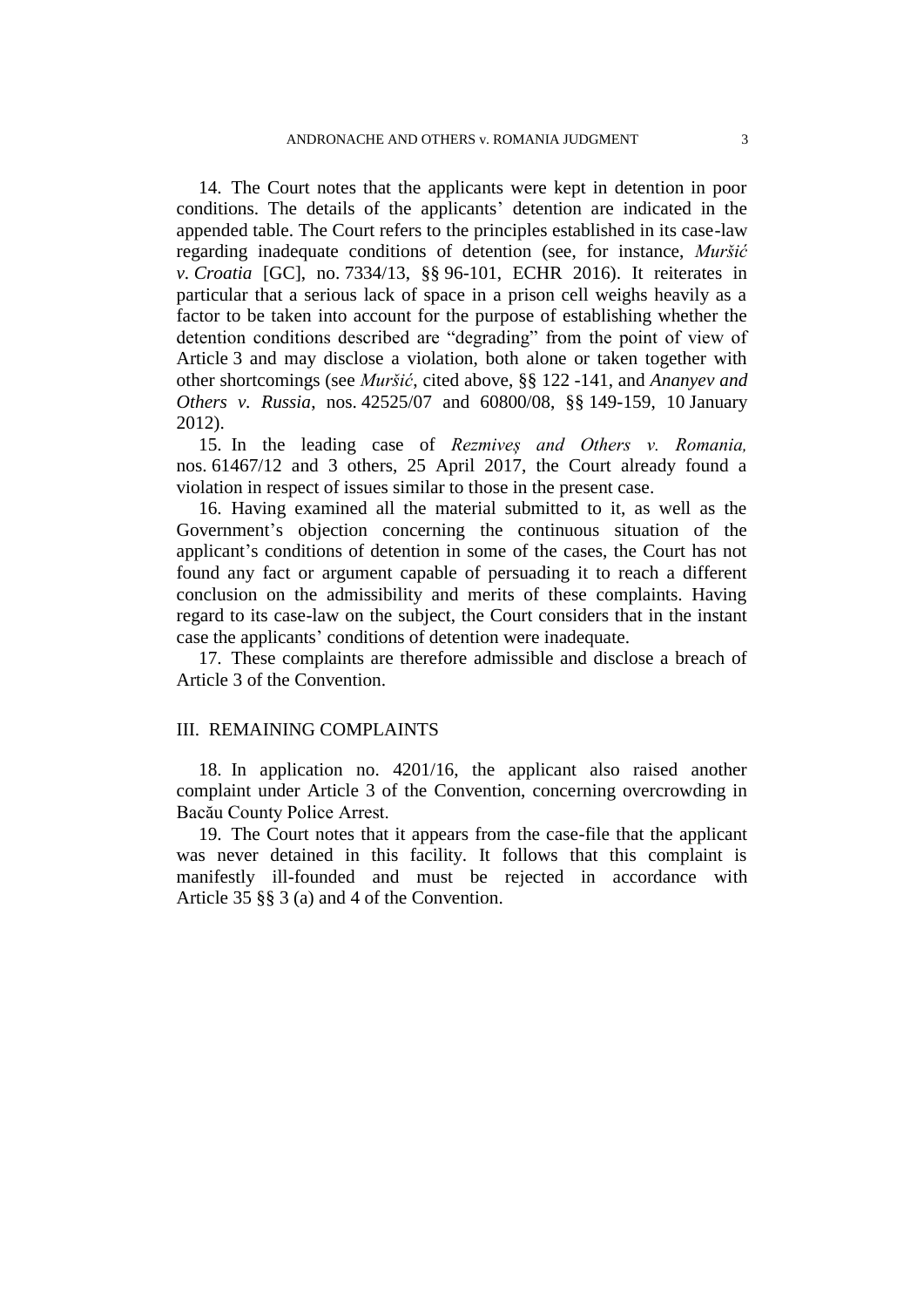### IV. APPLICATION OF ARTICLE 41 OF THE CONVENTION

20. Article 41 of the Convention provides:

"If the Court finds that there has been a violation of the Convention or the Protocols thereto, and if the internal law of the High Contracting Party concerned allows only partial reparation to be made, the Court shall, if necessary, afford just satisfaction to the injured party."

21. Regard being had to the documents in its possession and to its case-law (see, in particular, *Rezmiveș and Others v. Romania,* nos. 61467/12 and 3 others, 25 April 2017), the Court considers it reasonable to award the sums indicated in the appended table.

22. The Court considers it appropriate that the default interest rate should be based on the marginal lending rate of the European Central Bank, to which should be added three percentage points.

## FOR THESE REASONS, THE COURT, UNANIMOUSLY,

- 1. *Decides* to join the applications;
- 2. *Declares* the complaints concerning the inadequate conditions of detention, as set out in the appended table, admissible and the remainder of the applications nos. 4201/16, 7915/16, 16210/16, 19702/16 and 32363/16 inadmissible;
- 3. *Holds* that these complaints disclose a breach of Article 3 of the Convention concerning the inadequate conditions of detention;
- 4. *Holds*

(a) that the respondent State is to pay the applicants, within three months, the amounts indicated in the appended table, to be converted into the currency of the respondent State at the rate applicable at the date of settlement;

(b) that from the expiry of the above-mentioned three months until settlement simple interest shall be payable on the above amounts at a rate equal to the marginal lending rate of the European Central Bank during the default period plus three percentage points.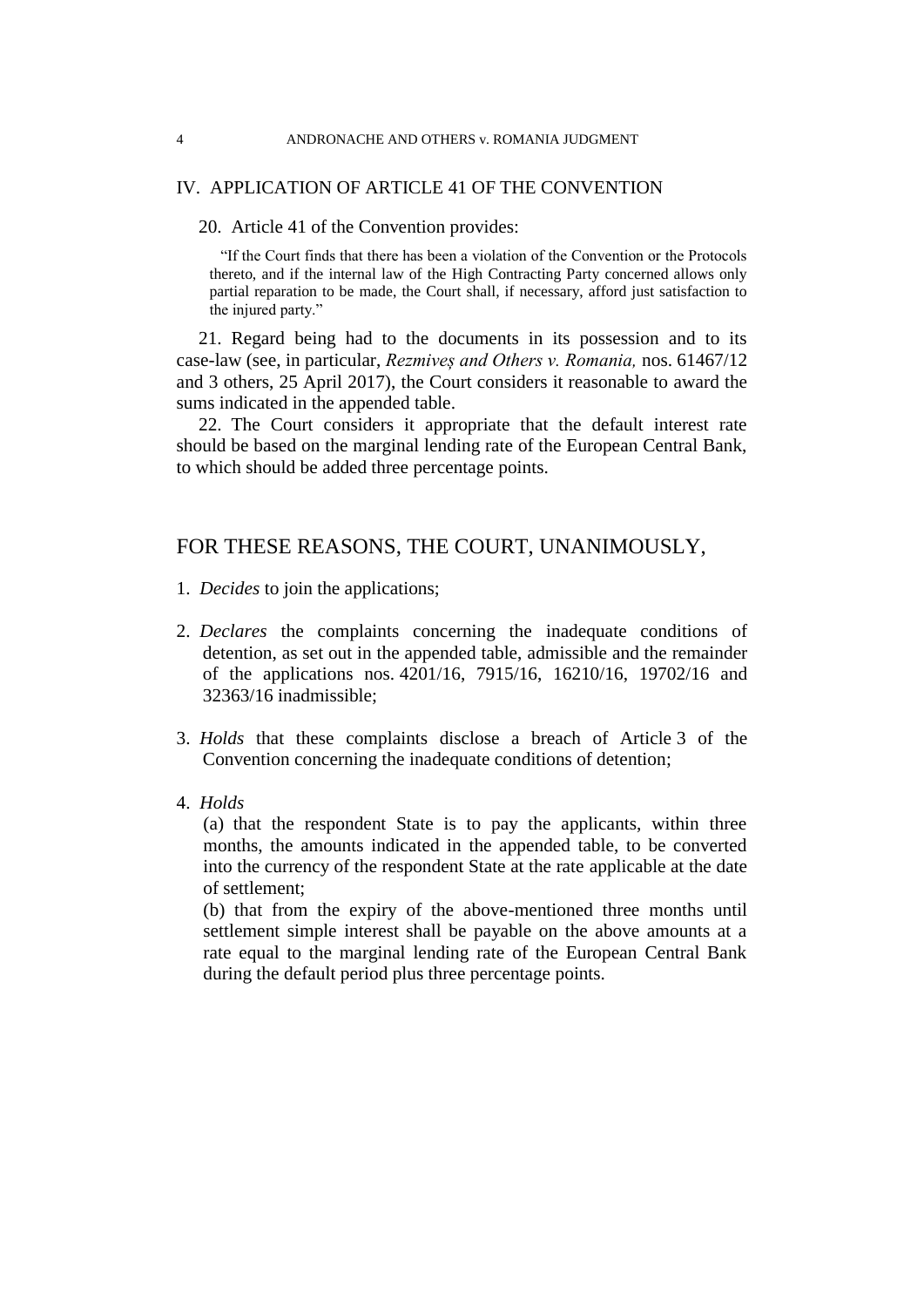Done in English, and notified in writing on 20 September 2018, pursuant to Rule 77 §§ 2 and 3 of the Rules of Court.

Acting Deputy Registrar **President** President

Liv Tigerstedt Vincent A. De Gaetano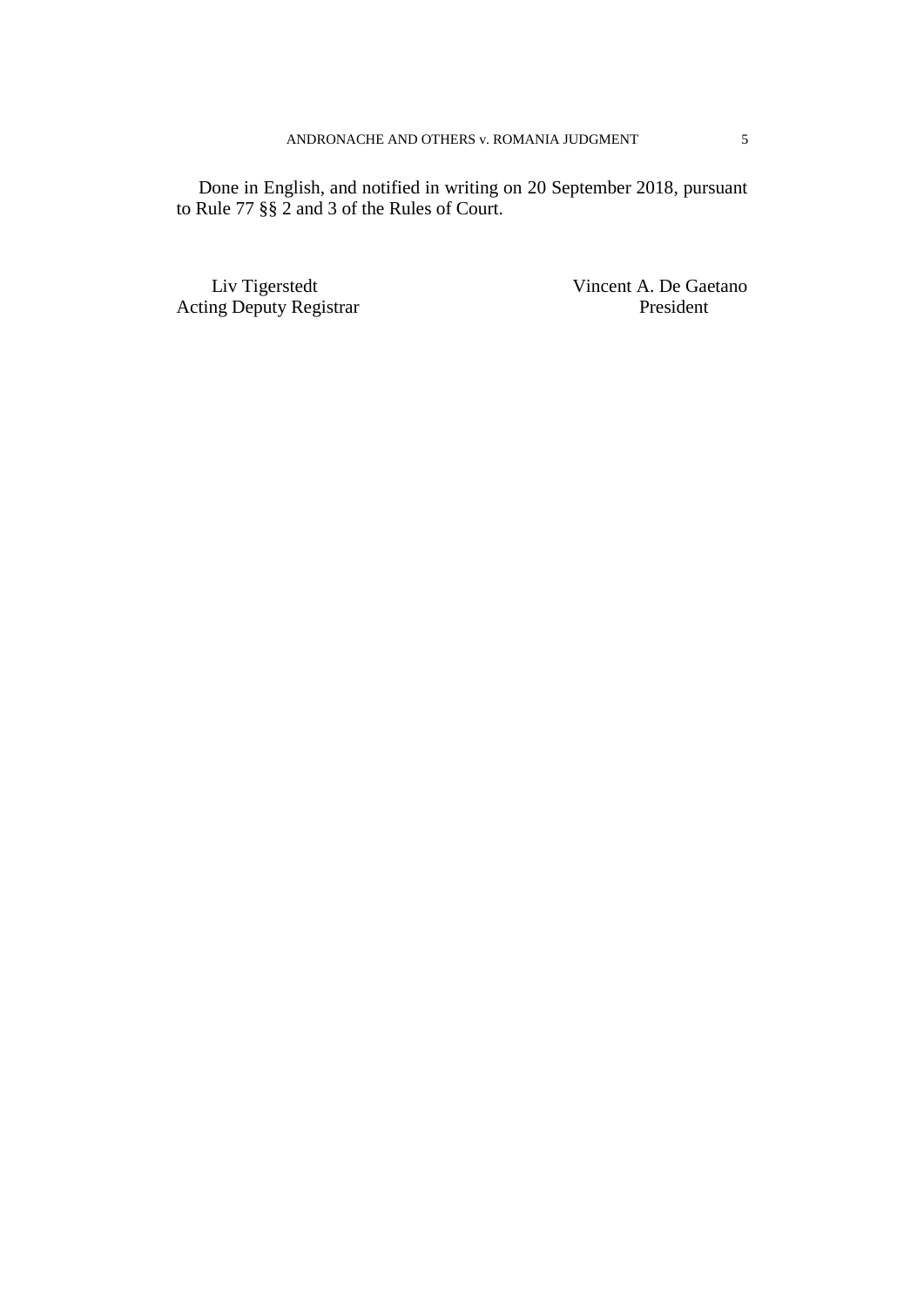#### 6 ANDRONACHE AND OTHERS v. ROMANIA JUDGMENT

# APPENDIX

## List of applications raising complaints under Article 3 of the Convention (inadequate conditions of detention)

| No. | Application no.<br>Date of<br>introduction | Applicant's name<br>Date of birth         | Representative's<br>name and<br>location | Facility<br><b>Start and end date</b><br><b>Duration</b>                                     | Sq. m. per<br>inmate       | <b>Specific grievances</b>                                                                                                                                                                                                                                                                                                                                                                                                                   | <b>Amount awarded</b><br>for pecuniary and<br>non-pecuniary<br>damage and costs<br>and expenses per<br>applicant<br>$(in \>euros)^1$ |
|-----|--------------------------------------------|-------------------------------------------|------------------------------------------|----------------------------------------------------------------------------------------------|----------------------------|----------------------------------------------------------------------------------------------------------------------------------------------------------------------------------------------------------------------------------------------------------------------------------------------------------------------------------------------------------------------------------------------------------------------------------------------|--------------------------------------------------------------------------------------------------------------------------------------|
| 1.  | 3567/16<br>04/05/2016                      | Marius-Cosmin<br>Andronache<br>14/09/1987 |                                          | Codlea Prison<br>$03/11/2015$ to<br>26/04/2016<br>5 months and 24 days                       | $1.4 \; \mathrm{m}^2$      | overcrowding, bunk beds, no or restricted access<br>to toilet, no or restricted access to shower                                                                                                                                                                                                                                                                                                                                             | 1,000                                                                                                                                |
| 2.  | 4201/16<br>09/03/2016                      | Mircea Frunză<br>07/06/1972               |                                          | Vaslui and Iași Prisons<br>07/08/2015 to<br>04/04/2017<br>1 year and 7 months<br>and 29 days | $1.5 - 2.6$ m <sup>2</sup> | overcrowding (save for the periods of<br>25/09/2015-19/11/2015, 21/11/2015-04/12/2015,<br>22/12/2015-07/03/2016.<br>04/04/2016-<br>04/04/2017), lack of an individual bed (save for<br>07/08/2015-26/08/2015,<br>periods of<br>the<br>25/09/2015-19/11/2015, 21/11/2015-07/03/2016,<br>04/04/2016-04/04/2017, and save for Iasi<br>Prison), lack of or inadequate hygienic facilities,<br>lack or inadequate furniture, poor quality of food | 3,000                                                                                                                                |
| 3.  | 7915/16<br>05/05/2016                      | Péter-Pál Pete<br>18/04/1973              |                                          | <b>Aiud Prison</b><br>$05/05/2015$ to<br>04/05/2018<br>3 years                               | $2.3 - 2.9$ m <sup>2</sup> | overcrowding (save for the periods of<br>11/01/2016-02/02/2016, 05/05/2016, 05/12/2016,<br>30/09/2016-05/10/2016.<br>$10/06/2016$ ,<br>poor<br>quality of food, lack of or insufficient physical<br>exercise in fresh air, no or restricted access to<br>toilet, no or restricted access to potable water, no<br>or restricted access to shower, infestation of cell<br>with insects/rodents, lack of or inadequate                          | 3,000                                                                                                                                |

1. Plus any tax that may be chargeable to the applicants.

 $\overline{a}$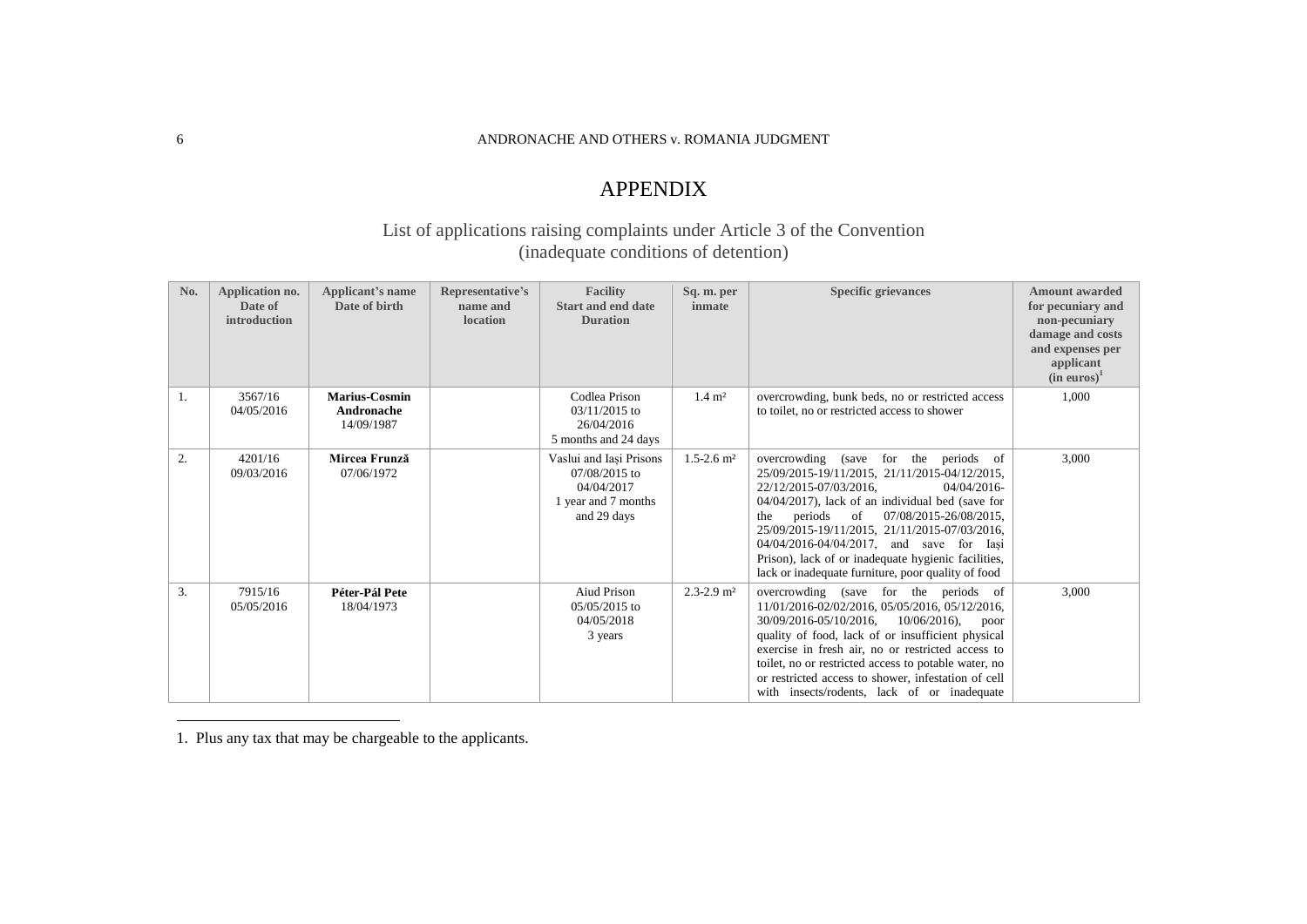| No. | Application no.<br>Date of<br>introduction | Applicant's name<br>Date of birth          | Representative's<br>name and<br>location | <b>Facility</b><br><b>Start and end date</b><br><b>Duration</b>                                                                                                   | Sq. m. per<br>inmate          | <b>Specific grievances</b>                                                                                                                                                                                                                                                                                                                                              | <b>Amount awarded</b><br>for pecuniary and<br>non-pecuniary<br>damage and costs<br>and expenses per<br>applicant<br>(in euros) <sup>1</sup> |
|-----|--------------------------------------------|--------------------------------------------|------------------------------------------|-------------------------------------------------------------------------------------------------------------------------------------------------------------------|-------------------------------|-------------------------------------------------------------------------------------------------------------------------------------------------------------------------------------------------------------------------------------------------------------------------------------------------------------------------------------------------------------------------|---------------------------------------------------------------------------------------------------------------------------------------------|
|     |                                            |                                            |                                          |                                                                                                                                                                   |                               | hygienic facilities, lack or inadequate furniture,<br>inadequate temperature, lack of or insufficient<br>natural light, lack of fresh air, lack of or poor<br>quality of bedding and bed linen, no or restricted<br>access to warm water                                                                                                                                |                                                                                                                                             |
| 4.  | 16210/16<br>18/04/2016                     | Claudiu Coscodar<br>25/11/1978             |                                          | Miercurea Ciuc Prison<br>05/03/2015<br>Pending<br>More than 3 years and<br>3 months and 23 days                                                                   | $1.5 - 2.7$<br>m <sup>2</sup> | overcrowding, bunk beds, lack of or inadequate<br>hygienic facilities, poor quality of food,<br>infestation of cell with insects/rodents, lack of<br>fresh air                                                                                                                                                                                                          | 3,000                                                                                                                                       |
| 5.  | 17019/16<br>18/04/2016                     | <b>Constantin</b><br>Purcaru<br>01/04/1986 |                                          | Craiova Prison<br>17/06/2010<br>pending<br>More than 8 years and<br>5 days                                                                                        | $1.1 - 2.2$ m <sup>2</sup>    | overcrowding (save for the period of 28/04/2014-<br>infestation<br>$19/05/2014$ ),<br><sub>of</sub><br>cell<br>with<br>insects/rodents                                                                                                                                                                                                                                  | 5,000                                                                                                                                       |
| 6.  | 17039/16<br>18/04/2016                     | Mihai Radu Ion<br>28/05/1977               |                                          | Craiova Prison<br>29/10/2014 to<br>31/10/2016<br>2 years and 3 days                                                                                               | $1.1 - 1.7$ m <sup>2</sup>    | overcrowding, lack of or inadequate hygienic<br>facilities, infestation of cell with insects/rodents,<br>poor quality of food                                                                                                                                                                                                                                           | 3,000                                                                                                                                       |
| 7.  | 17096/16<br>04/05/2016                     | Hans-Benungio<br>Gereben<br>11/10/1984     |                                          | Satu Mare County<br>Police Arrest, Satu<br>Mare, Oradea, Arad<br>and Gherla Prisons<br>09/02/2007<br>pending<br>More than 11 years<br>and 4 months and 11<br>days | $2 - 2.8$ m <sup>2</sup>      | overcrowding (save for the period of 09/02/2007-<br>05/07/2007), lack of fresh air, no or restricted<br>access to toilet, no or restricted access to potable<br>water, lack of or insufficient physical exercise in<br>fresh air, lack or inadequate furniture, poor<br>quality of food, no or restricted access to shower,<br>infestation of cell with insects/rodents | 5,000                                                                                                                                       |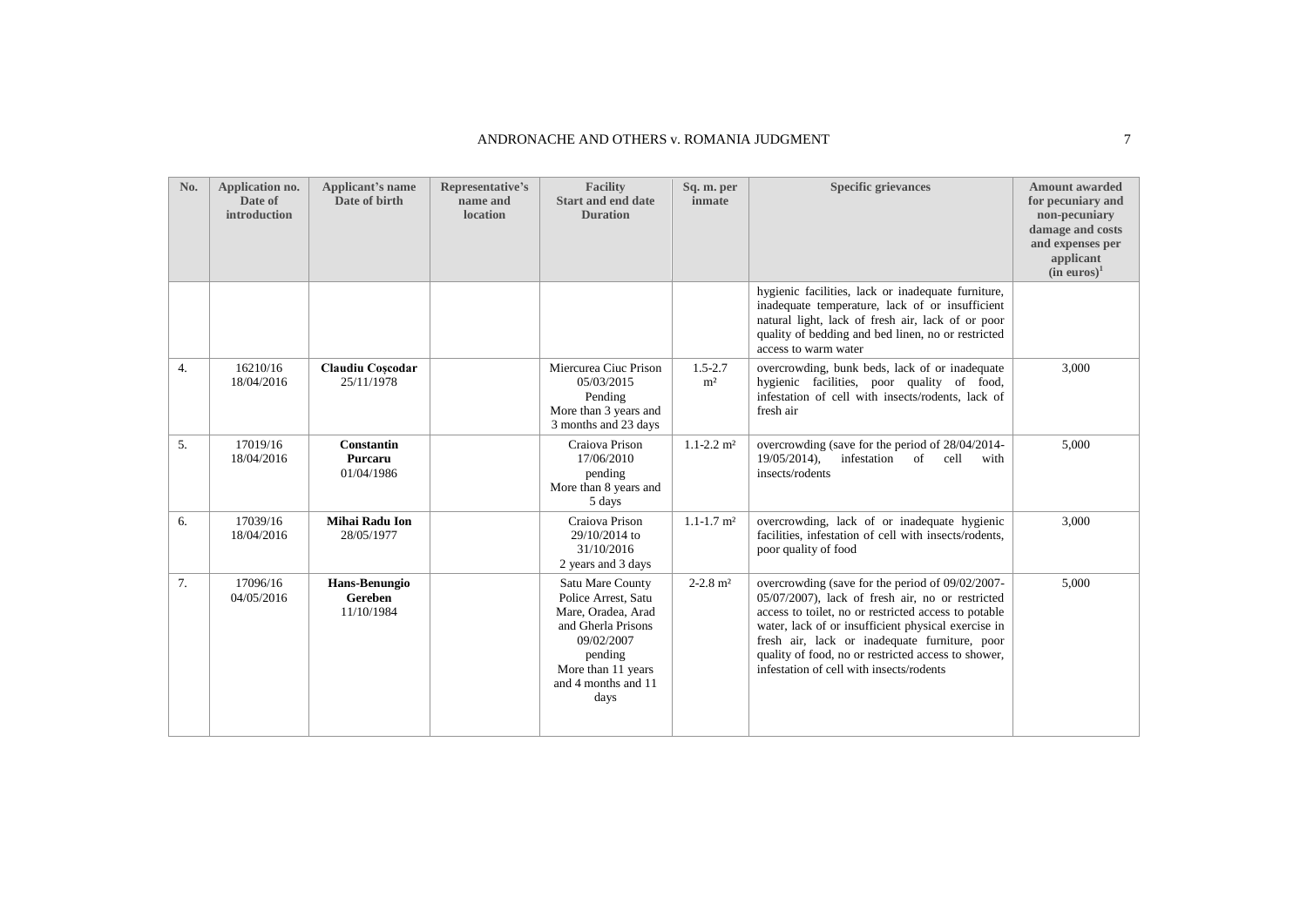#### 8 ANDRONACHE AND OTHERS v. ROMANIA JUDGMENT

| No. | Application no.<br>Date of<br>introduction | Applicant's name<br>Date of birth      | Representative's<br>name and<br><b>location</b> | <b>Facility</b><br>Start and end date<br><b>Duration</b>                                                                       | Sq. m. per<br>inmate       | <b>Specific grievances</b>                                                                                                                                                                                                                                                                                                                                                                                                                                                                                                                                                                                                                                    | <b>Amount awarded</b><br>for pecuniary and<br>non-pecuniary<br>damage and costs<br>and expenses per<br>applicant<br>(in euros) <sup>1</sup> |
|-----|--------------------------------------------|----------------------------------------|-------------------------------------------------|--------------------------------------------------------------------------------------------------------------------------------|----------------------------|---------------------------------------------------------------------------------------------------------------------------------------------------------------------------------------------------------------------------------------------------------------------------------------------------------------------------------------------------------------------------------------------------------------------------------------------------------------------------------------------------------------------------------------------------------------------------------------------------------------------------------------------------------------|---------------------------------------------------------------------------------------------------------------------------------------------|
| 8.  | 19088/16<br>09/05/2016                     | <b>Neculai Iftime</b><br>02/12/1969    |                                                 | Iasi Police Arrest, Iasi<br>Prison<br>16/09/2014<br>pending<br>More than 3 years and<br>9 months and 4 days                    | $1.3 - 2.3$ m <sup>2</sup> | overcrowding, no or restricted access to toilet, no<br>or restricted access to running water, lack of or<br>inadequate hygienic facilities, lack of fresh air,<br>lack of or insufficient natural light, no or<br>restricted access to shower, lack of or insufficient<br>physical exercise in fresh air, lack or inadequate<br>furniture, infestation of cell with insects/rodents,<br>mouldy or dirty cell, bunk beds                                                                                                                                                                                                                                       | 3,000                                                                                                                                       |
| 9.  | 19201/16<br>17/05/2016                     | <b>Costel Simioneasa</b><br>30/03/1987 |                                                 | Poarta Albă, Rahova,<br>Slobozia and Tulcea<br>Prisons<br>$06/12/2010$ to<br>02/03/2017<br>6 years and 2 months<br>and 25 days | $1.7 - 2.9$ m <sup>2</sup> | overcrowding (save for the periods of<br>06/12/2010-14/12/2010,<br>17/12/2010-28/12/2010,<br>05/06/2011-08/06/2011.<br>27/02/2012-05/03/2012,<br>04/04/2012-09/04/2012,<br>20/04/2012-02/05/2012,<br>16/05/2012-23/05/2012,<br>11/06/2012-13/06/2012,<br>18/06/2012-20/06/2012,<br>21/07/2012-25/07/2012,<br>24/09/2012-08/10/2012,<br>22/02/2013-01/03/2013,<br>04/03/2013-09/03/2013,<br>31/03/2013-01/04/2013.<br>14/08/2013-22/08/2013,<br>24/10/2013-28/10/2013,<br>16/12/2013-19/12/2013.<br>16/06/2014-23/06/2014,<br>18/05/2015-25/05/2015,<br>07/04/2016-21/04/2016,<br>16/08/2016-22/08/2016),<br>insufficient number of sleeping places, mouldy or | 5,000                                                                                                                                       |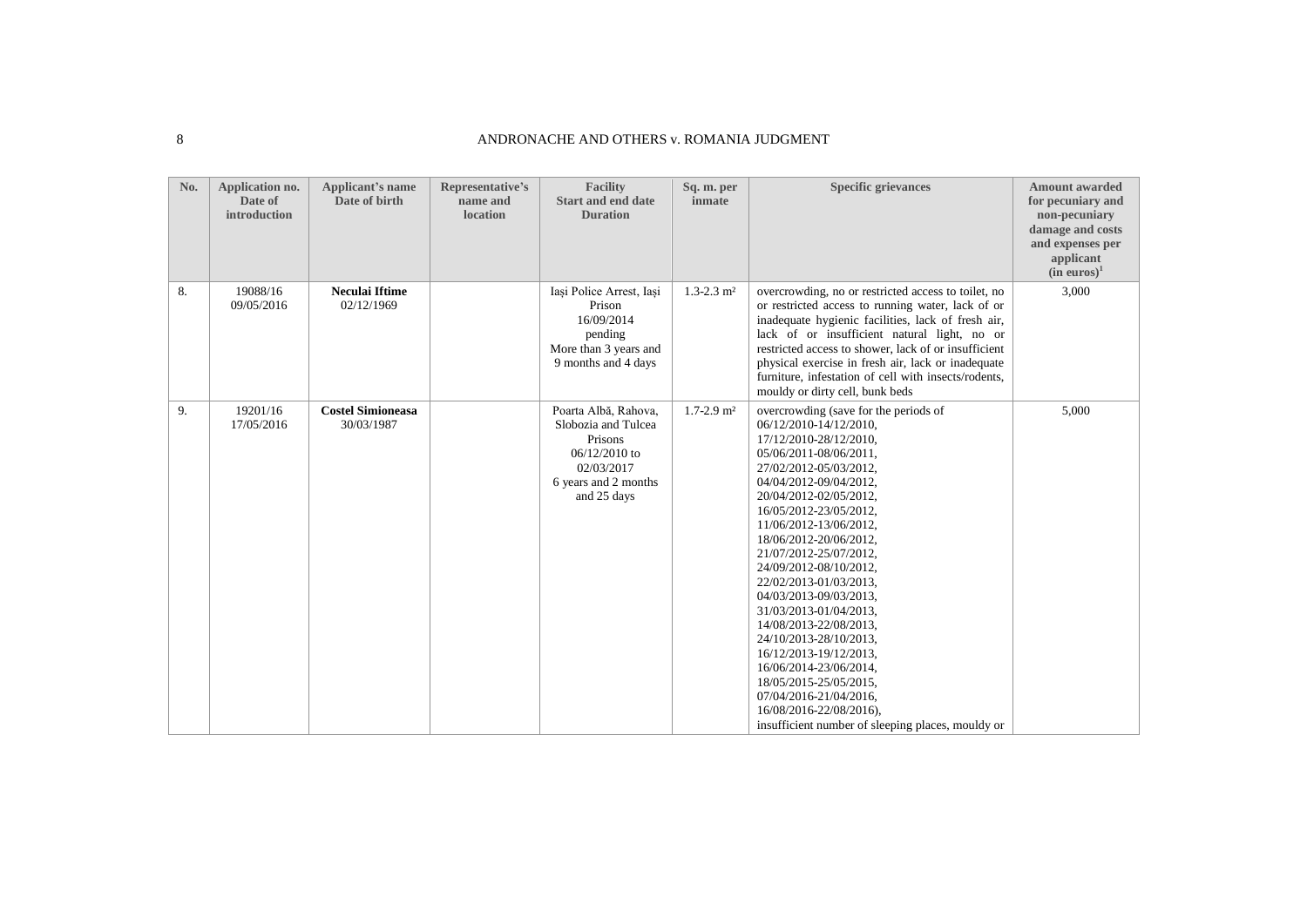| No. | Application no.<br>Date of<br>introduction | Applicant's name<br>Date of birth            | Representative's<br>name and<br>location | <b>Facility</b><br>Start and end date<br><b>Duration</b>                                                                                                 | Sq. m. per<br>inmate       | <b>Specific grievances</b>                                                                                                                                                                                                                                                                                                                                                                                                                                                  | <b>Amount awarded</b><br>for pecuniary and<br>non-pecuniary<br>damage and costs<br>and expenses per<br>applicant<br>(in euros) <sup>1</sup> |
|-----|--------------------------------------------|----------------------------------------------|------------------------------------------|----------------------------------------------------------------------------------------------------------------------------------------------------------|----------------------------|-----------------------------------------------------------------------------------------------------------------------------------------------------------------------------------------------------------------------------------------------------------------------------------------------------------------------------------------------------------------------------------------------------------------------------------------------------------------------------|---------------------------------------------------------------------------------------------------------------------------------------------|
|     |                                            |                                              |                                          |                                                                                                                                                          |                            | dirty cell, lack of or insufficient natural light,<br>lack of fresh air, lack of or poor quality of<br>bedding and bed linen, infestation of cell with<br>insects/rodents, poor quality of food, no or<br>restricted access to shower, no or restricted<br>access to warm water, inadequate temperature                                                                                                                                                                     |                                                                                                                                             |
| 10. | 19702/16<br>23/05/2016                     | Nicolae Gândac<br>07/09/1987                 |                                          | Codlea, Mărgineni and<br>Miercurea Ciuc<br>Prisons<br>12/01/2010<br>pending<br>More than 8 years and<br>5 months and 9 days                              | $1.4 - 2.1$ m <sup>2</sup> | overcrowding, insufficient number of sleeping<br>places, bunk beds, lack of or inadequate hygienic<br>facilities, no or restricted access to toilet, no or<br>restricted access to warm water, lack of or<br>insufficient natural light, constant electric light,<br>no or restricted access to shower, lack of or poor<br>quality of bedding and bed linen, infestation of<br>cell with insects/rodents, poor quality of food, no<br>or restricted access to potable water | 5,000                                                                                                                                       |
| 11. | 20365/16<br>10/05/2016                     | <b>Vasile Cornea</b><br>12/11/1982           |                                          | Pitesti Police Arrest,<br>Colibasi and Craiova<br>Prisons<br>23/03/2004<br>pending<br>More than 14 years<br>and 2 months and<br>30 days                  | $0.8 - 2.8$ m <sup>2</sup> | overcrowding (save for the periods of<br>08/07/2011-18/07/2011, 19/09/2011-27/10/2011,<br>04/06/2014-05/06/2014), mouldy or dirty cell,<br>lack of or inadequate hygienic facilities, lack or<br>inadequate furniture                                                                                                                                                                                                                                                       | 5,000                                                                                                                                       |
| 12. | 21721/16<br>09/05/2016                     | <b>Constantin</b><br>Romanescu<br>24/08/1982 |                                          | Călărasi County Police<br>Arrest, Slobozia,<br>Rahova, Giurgiu and<br>Poarta Albă Prisons<br>21/07/2010<br>pending<br>More than 7 years and<br>11 months | $1.6 - 2.8$ m <sup>2</sup> | overcrowding (save for Călărași County Police<br>Arrest), poor quality of food, no or restricted<br>access to toilet, no or restricted access to shower,<br>lack of or insufficient electric light, infestation of<br>cell with insects/rodents, lack or inadequate<br>furniture, lack of or poor quality of bedding and<br>bed linen, lack of or insufficient natural light,<br>lack of fresh air, lack of or insufficient physical                                        | 5,000                                                                                                                                       |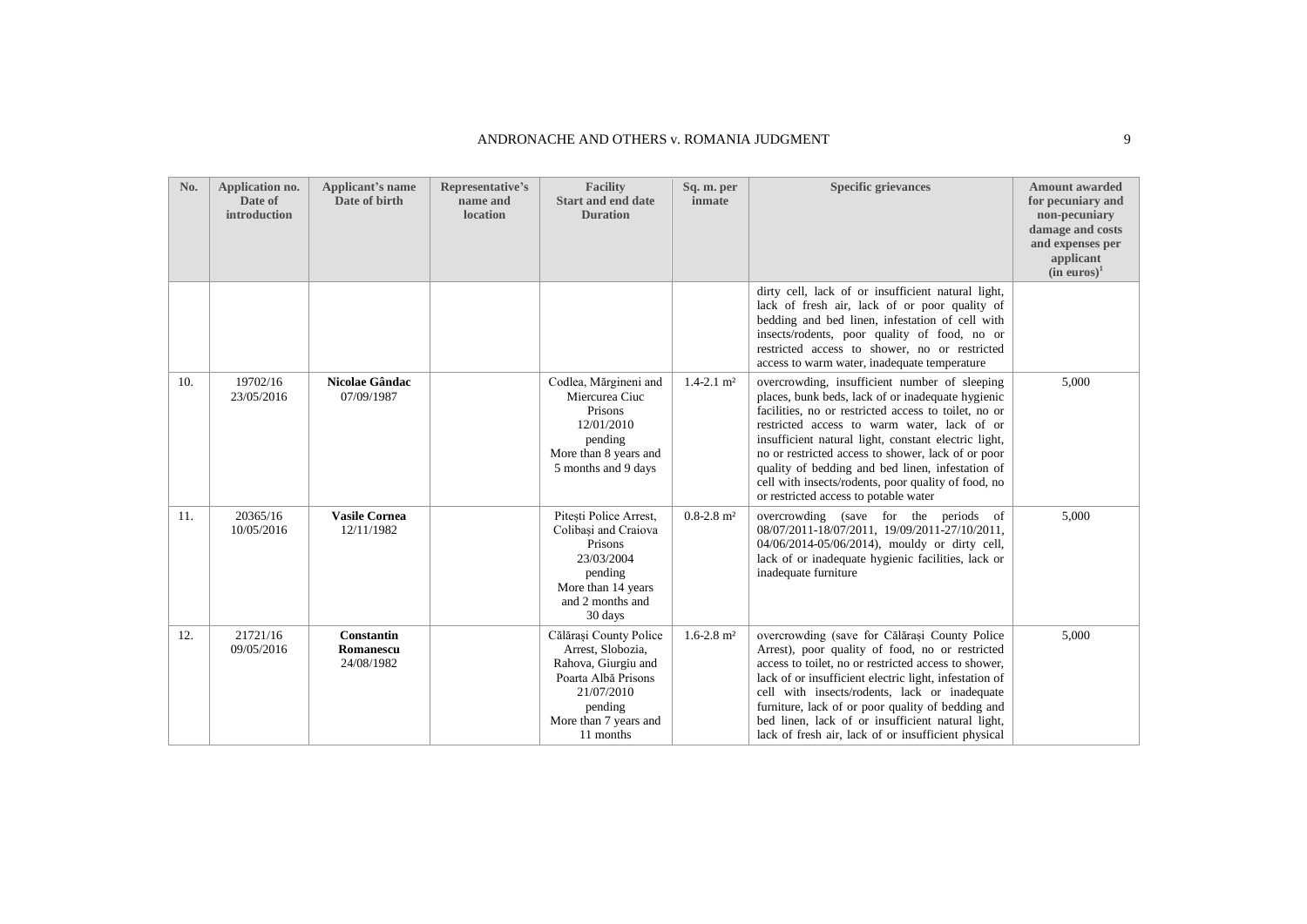#### 10 ANDRONACHE AND OTHERS v. ROMANIA JUDGMENT

| No. | Application no.<br>Date of<br>introduction | Applicant's name<br>Date of birth                   | Representative's<br>name and<br><b>location</b> | <b>Facility</b><br><b>Start and end date</b><br><b>Duration</b>                                                 | Sq. m. per<br>inmate       | <b>Specific grievances</b>                                                                                                                                                                                                                                                                                                                                                                                                                                                                                                                    | <b>Amount awarded</b><br>for pecuniary and<br>non-pecuniary<br>damage and costs<br>and expenses per<br>applicant<br>(in euros) <sup>1</sup> |
|-----|--------------------------------------------|-----------------------------------------------------|-------------------------------------------------|-----------------------------------------------------------------------------------------------------------------|----------------------------|-----------------------------------------------------------------------------------------------------------------------------------------------------------------------------------------------------------------------------------------------------------------------------------------------------------------------------------------------------------------------------------------------------------------------------------------------------------------------------------------------------------------------------------------------|---------------------------------------------------------------------------------------------------------------------------------------------|
|     |                                            |                                                     |                                                 |                                                                                                                 |                            | exercise in fresh air, no or restricted access to<br>warm water, mouldy or dirty cell                                                                                                                                                                                                                                                                                                                                                                                                                                                         |                                                                                                                                             |
| 13. | 22561/16<br>23/05/2016                     | <b>Marius Cosmin</b><br><b>Ursaru</b><br>23/05/1991 |                                                 | Miercurea Ciuc Prison<br>30/01/2014 to<br>25/10/2016<br>2 years and 8 months<br>and 26 days                     | $1.5 - 2.3$ m <sup>2</sup> | overcrowding (save for the period of 31/03/2016-<br>$01/04/2016$ , bunk beds, lack of or inadequate<br>hygienic facilities, lack or inadequate furniture,<br>infestation of cell with insects/rodents                                                                                                                                                                                                                                                                                                                                         | 3,000                                                                                                                                       |
| 14. | 26097/16<br>13/06/2016                     | <b>Adrian-Puiu</b><br><b>Tripon</b><br>01/06/1991   |                                                 | Baia Mare Prison<br>24/03/2016 to<br>08/08/2016<br>4 months and 16 days                                         | $1.9 - 2.2$ m <sup>2</sup> | overcrowding, lack of fresh air, lack of or<br>insufficient natural light, lack or inadequate<br>furniture, lack or insufficient quantity of food                                                                                                                                                                                                                                                                                                                                                                                             | 1,000                                                                                                                                       |
| 15. | 26764/16<br>04/05/2016                     | <b>Cosmina Dana</b><br><b>Shelton</b><br>13/02/1967 | Nicolae-Florin<br>Neagu<br><b>Bucharest</b>     | Târgșor Prison<br>05/03/2015<br>pending<br>More than 3 years and<br>3 months and 16 days                        | $1.9 - 2.4$ m <sup>2</sup> | overcrowding, no or restricted access to toilet,<br>lack of or inadequate hygienic facilities, lack or<br>inadequate furniture, bunk beds, lack of or poor<br>quality of bedding and bed linen, infestation of<br>cell with insects/rodents, lack of or insufficient<br>natural light, lack of or insufficient electric light,<br>lack of fresh air, mouldy or dirty cell, no or<br>restricted access to shower, no or restricted<br>access to warm water, lack of or insufficient<br>physical exercise in fresh air, poor quality of<br>food | 3,000                                                                                                                                       |
| 16. | 29084/16<br>16/06/2016                     | Lucian Crăciun<br>16/08/1978                        |                                                 | Jilava, Mărgineni and<br>Ploiesti Prisons<br>21/08/2006 to<br>26/12/2017<br>11 years and 4 months<br>and 6 days | $1.5 - 2.2$ m <sup>2</sup> | overcrowding (save for the period of 18/12/2012-<br>26/03/2014), insufficient number of sleeping<br>places (save for Jilava Prison), lack of or<br>inadequate hygienic facilities, lack or inadequate<br>furniture, no or restricted access to potable water,<br>infestation of cell with insects/rodents, poor<br>quality of food                                                                                                                                                                                                            | 5.000                                                                                                                                       |